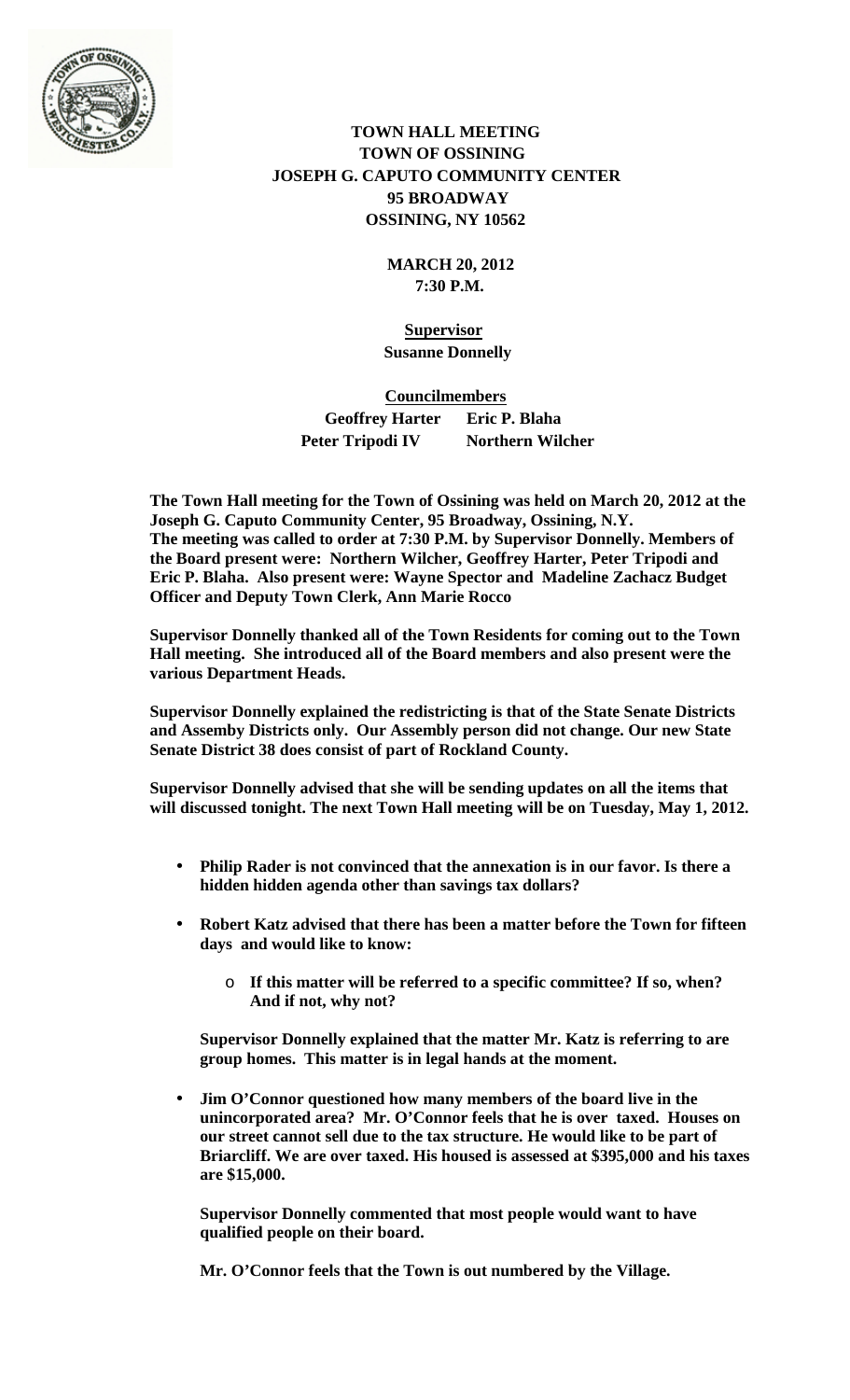**Supervisor Donnelly encouraged residents in the Town to run for election. Supervisor Donnelly also stated that the Town residents had a zero % increase in their taxes this year.** 

**Edward Marlberg spoke about the Group Home issue on White Birch Drive. Mr. Malberg felt a sense of betrayl because he did not get any notification pertaining to this group home.**

**Supervisor Donnelly advised that the Town has established a Group Home Task Force. We are willing to dedicate our Town Hall meeting just to discuss group homes in the future. We do have monthly meeting with certain group home neighborhoods.** 

**Kim Jeffrey questioned when Ryder Ave. would be fixed from the recent sewer construction? Also, she questioned the North State Road facility and what the possibilities are? There has been some issues at Ryder Park pertaining to the field time between Briarcliff and Ossining.** 

**Supervisor Donnelly stated that Ryder Ave. was part of a sewer program and we will be paving Ryder Ave. as part of our CHIPS program. Westchester County Police have expressed to the Town that they do not need to use the building. The building is for sale by owner. Suervisor Donnelly explained that once the schedule for the spring sports has been published you will understand how this works.**

**George Usher commented on the sewer projects and was wondering if residents would have the opportunity to tie into the sewers? Also, Mr. Usher commented on the conditions at Ryder Park and feels that it has not been kept up over the years. He understands that there is a shortage of manpower. There have been massive ruts in the field from the construction of the new Briarcliff little league field.** 

**Lisa Moore stated that two boys play baseball. She has concerns regarding the use of the fields and having to share the fields with other teams. She feels that this is not fair. The league also inquired about using the high school field and was told that they would have to pay extra.** 

**Supervisor Donnelly explained that Ryder Park field is not exclusive to Briarcliff. We will put the Ryder Park Field topic on the Worksession Agenda for Tuesday April 3rd.** 

**Janet Zarowiter questioned if Supervisor Donnelly has spoken to the agency. Ms. Zarowiter stated that the parking is better however, there are noice and behaviorial issues. Ms. Zarowiter had three police reports to provide to Supervisor Donnelly.**

**Sueprvisor Donnelly explained that Westchester County Police does keep her up to date on the issues are happening with the group home.** 

**Mary Ann Southwick stated that she was present to hear the Board's update regarding the group home issue. Ms. Southwick would like to hear what is happening. The group home issue has challenges for the whole community not just for my neighborhood.**

**Bill Jaeneki stated that the Town use to have a program called "Getting To Know Your Cop" where every home owner would have a police officer come to visit and have various discussions. Would like to know if this program is still in effective and if not he would like it to be resestablished.** 

**Lt. Nick Alonghi explained that this program is still in existance. If any of the residents have anything to report please contact Lt. Nick Alonghi at 914- 864-7880 or email [naa5@westchestergov.com](mailto:naa5@westchestergov.com)**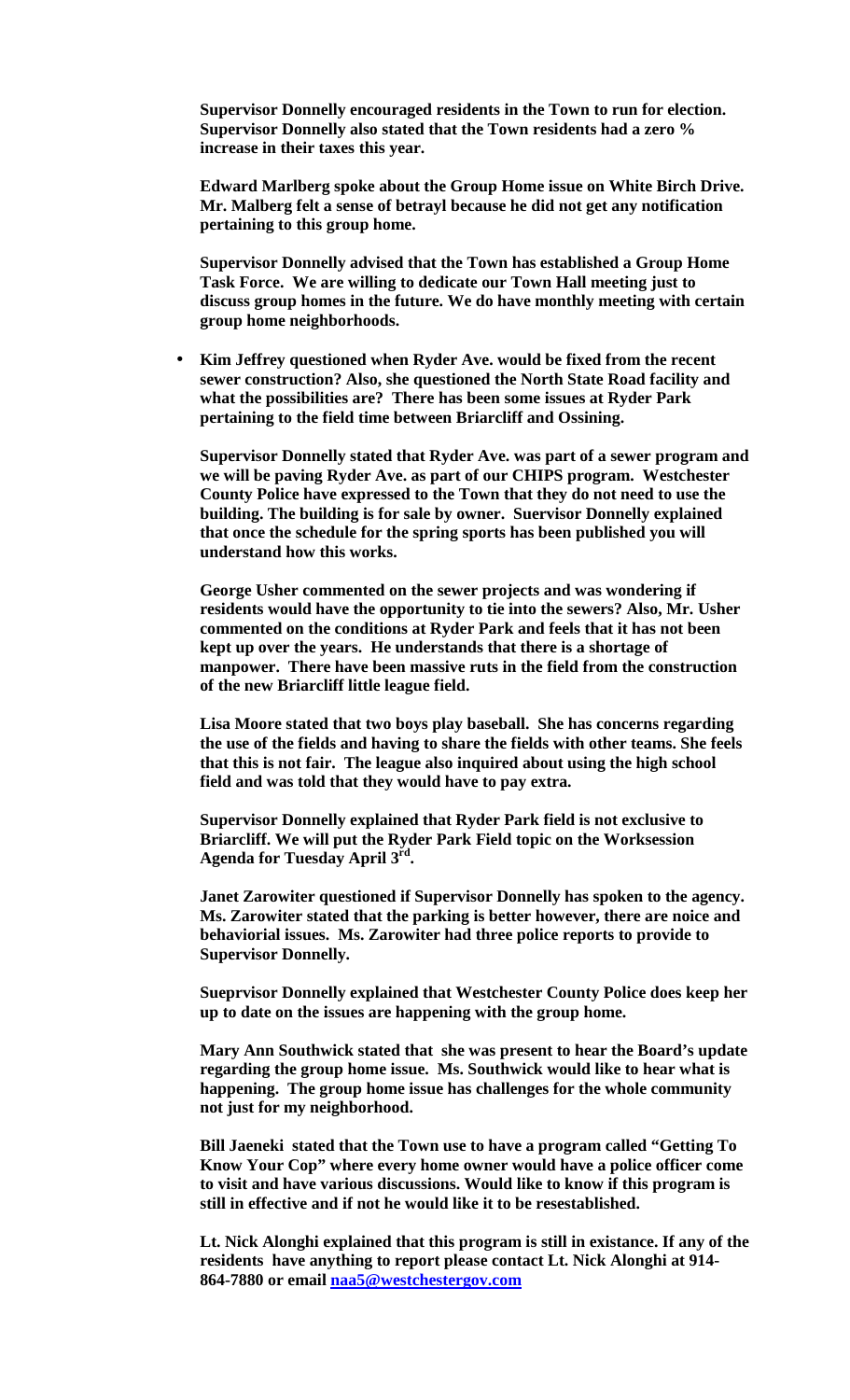**Supervisor Donnelly explained that she will send out an e-mail with all the contact information.**

**Andy DeSandre noted that there are many issues with the group homes. Ossining has approximately thirteen group homes. Mr. DeSandre was not aware of the group home task force that was put together.** 

**Sueprvisor Donnelly explained that this particular meeting we are having now is with a neighborhood that is having issues with a group home in their area. When we have our Town Hall meeting regarding group homes.**

**Mr. DeSandre feels that we are getting inudated with group homes. Our taxes are increasing and we are not getting much more for what we are paying for. Mr. DeSandre was also confused about the redistricting.**

**Supervisor Donnelly reiterated that the redistricitng was for the State Senate only. We are still Westchester County. Same zip code, same school, etc…There are other areas that are far worse than what Ossining has been through. Supervisor Donnelly urged residents to continue writing to our elected officals.** 

**Tony Garbarino stated that he is still very confused over the redistricting. Why would it be only Ossining and not any other Towns? How was Ossining singled out?**

**Supervisor Donnelly advised that this was a terrible thing that happened and explained how the redistricitng happened in detail. They actually configured the maps so that the senators could be re-elected. She urged residents to write to Governor Cuomo to veto this.** 

**Maryanne Tighe stated that she had emailed Supervisor Donnelly regarding Hawkes Crossing. She also wanted to discuss issues on Thorton Hill. At his time, there is an appeals lawsuit pending. For about a year we have been living patiently with debris and felt that this is becoming a dumping ground and feels someone needs to clean it up. This is effecting neighborhoods and she questioned if someone can look into this situation and speed up the process.** 

**Supervisor Donnelly explained that we have been on top of this lawsuit and Sandy Galef's office is working on it for the last week. We are aware that the builder would like to continue building.** 

**John Hamilton Building Inspector commented on this situation and he advised that the house has been boarded up and they are in compliance with NY State Law and we are in the process of reaching out to the current owner of the property and ordering him to continue cleaning up the process. Since the utilities have been turned off the builiding is in compliance with NYS law. We are currently setting setting up a time frame to start cleaning up the property.**

**Supervisor Donnelly hopes to see this situation resolved quickly with Sandy Galef's office working on this.** 

**Matthew Lenaghan thanked every one that was present and thanked all of his neighbors, friends and colleagues. Mr. Lenaghan was present at this meeting because he is concerned about how our government works and how our local government works. Mr. Leneghan also feels that his concerns regarding baseball fields are not being heard. Mr. Leneghan would like to know when decisions are made regarding field usage? Is our Town and Local government serving our Town constituants?**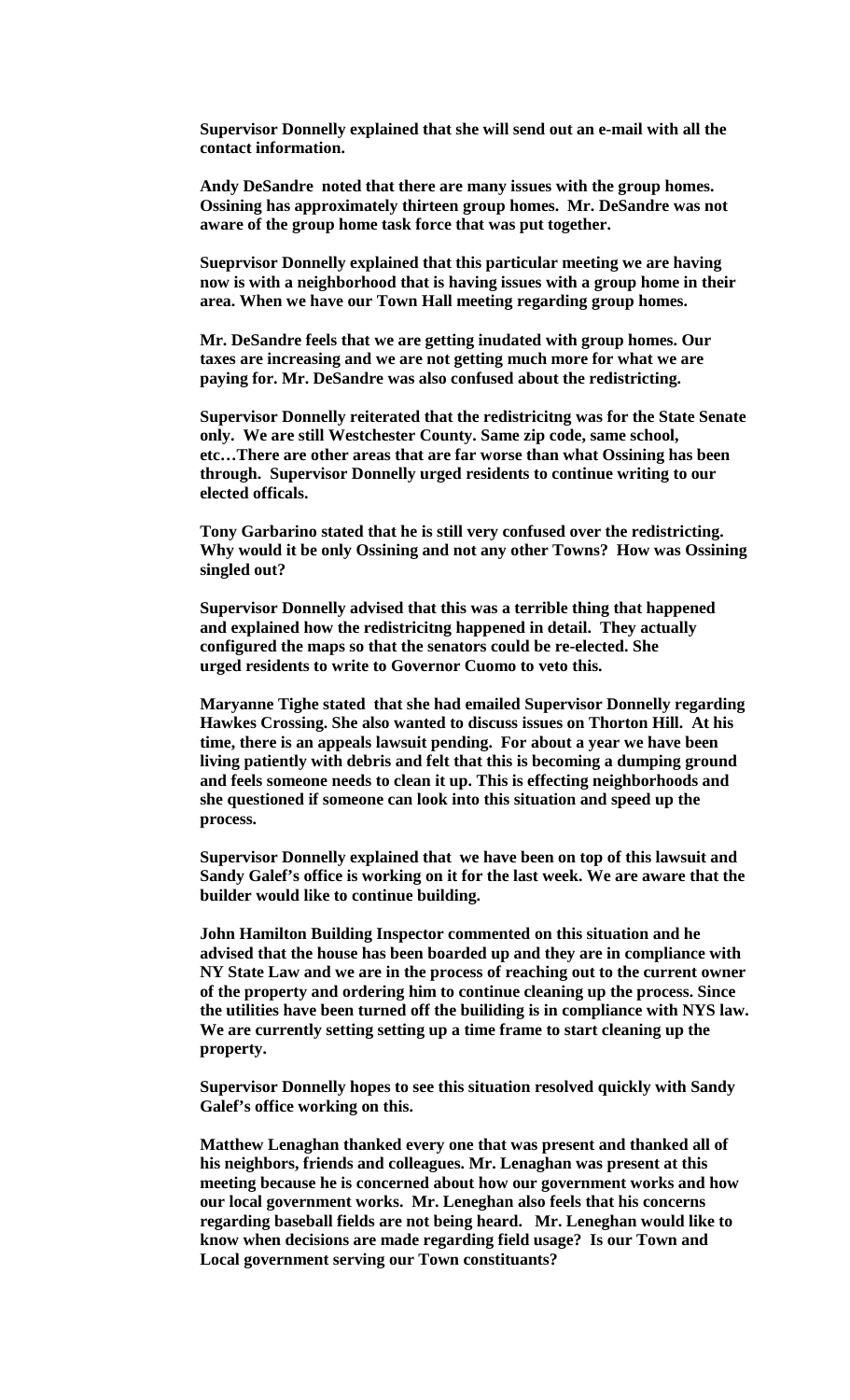**Mr. Lenehan is requesting the following:**

- **How are decisions made that allow the Briarcliff Little League to spend money on the field at Ryder Park? How was this decision made and approved? Do these issues go to Mr. Atterbury or to the Town Board?**
- **Until this past fall the use of the field was exclusive. Recently, the field has been padlocked. Why?**
- **Mr. Lenehan would like to research to be done regarding the demographics. If research has been done I would like it to be shared.**
- **It seems that someone has attempted to create a solution. At this time there is a field that is rapidly being changed and that is the field at Nelson Park. The Nelson Park field is being changed from a full size ball field for older players to a smaller field for younger players. This poses a problem because the kids who are older players are wondering where they are going to play in the spring. Infact, the high school coach did not know that this field was being converted and had already planned for some events to take place at the Nelson Park field. Again, how do these decision get made?**

**Supervisor Donnelly will place this topic as the first item on the Work Session agenda for April 3, 2012.** 

**Marc Hoeflich has three questions:**

- **Last year the zoning board voted against 120 Morningside Drive for some of the work that they have done there and we have not heard anything on wheather or not they are proceeding.**
- **Want to make sure the Town is not selling the police station for less than what we have paid for.**
- **If the police will not be living there any more where will they be going?**
- **Would like to know what the status is with the pond at Ryder Park. The pond is in horrible condition.**
- **Would like to know about the prostitution issue on Sunset.**  $\mathbf{r}$

**Sueprvisor Donnelly stated that we have a fiduciary responsibility to get the correct dollar amount for any properties that we sell. Right now, some of the Police Officers come out of the North State Rd. facility but a lot of them come out from Hawthorne.** 

**The issue for the zoning is in state supreme court (120 Morningside Drive) - Town Attorney Wayne Spector stated that 120 Morningside Drive was a zoning matter. The owner is now appealing at the appelet division.** 

**Lt. Nick Alonghi commented on the prostitution on Sunset Drive and he advised that he did go in to the establishment recently and it appears that nothing illegal is going on. We will keep an eye on the location and will speak with his Detectives.**

**Supervisor Donnelly spoke about the pond at a recent egineerring meeting as potential way of stopping some of the flooding on North State Rd.** 

**Mindy Lamare feels that the term "Outside" is very exclusionary and suggested changing it. Ms. Lamare questioned what has the Town Board done us? The Town Board took the Cedar Lane pool away from the Town residents, took our Police Department away and promised to save residents \$900,000 a year. We have not seen any tax decrease as of yet. If we town residents want to participate in activiites at the recreastion center we are paying 900% more than a Village resident. Also, Town residents pay 30% more. Ms. Lamare questioned what has the Town Board done for us and why are we defraying the costs for the people who live in the Village of Ossining.** 

**Supervisor Donnelly explained that hurricane Floyd took Cedar Lane pool. The Town is currently in a second year of contract with Westchester County Police. Supervisor Donnelly would like to here what Ms. Lamare's pobjections were. Currently we are starting to get some of the problems resolved in the unicorporated**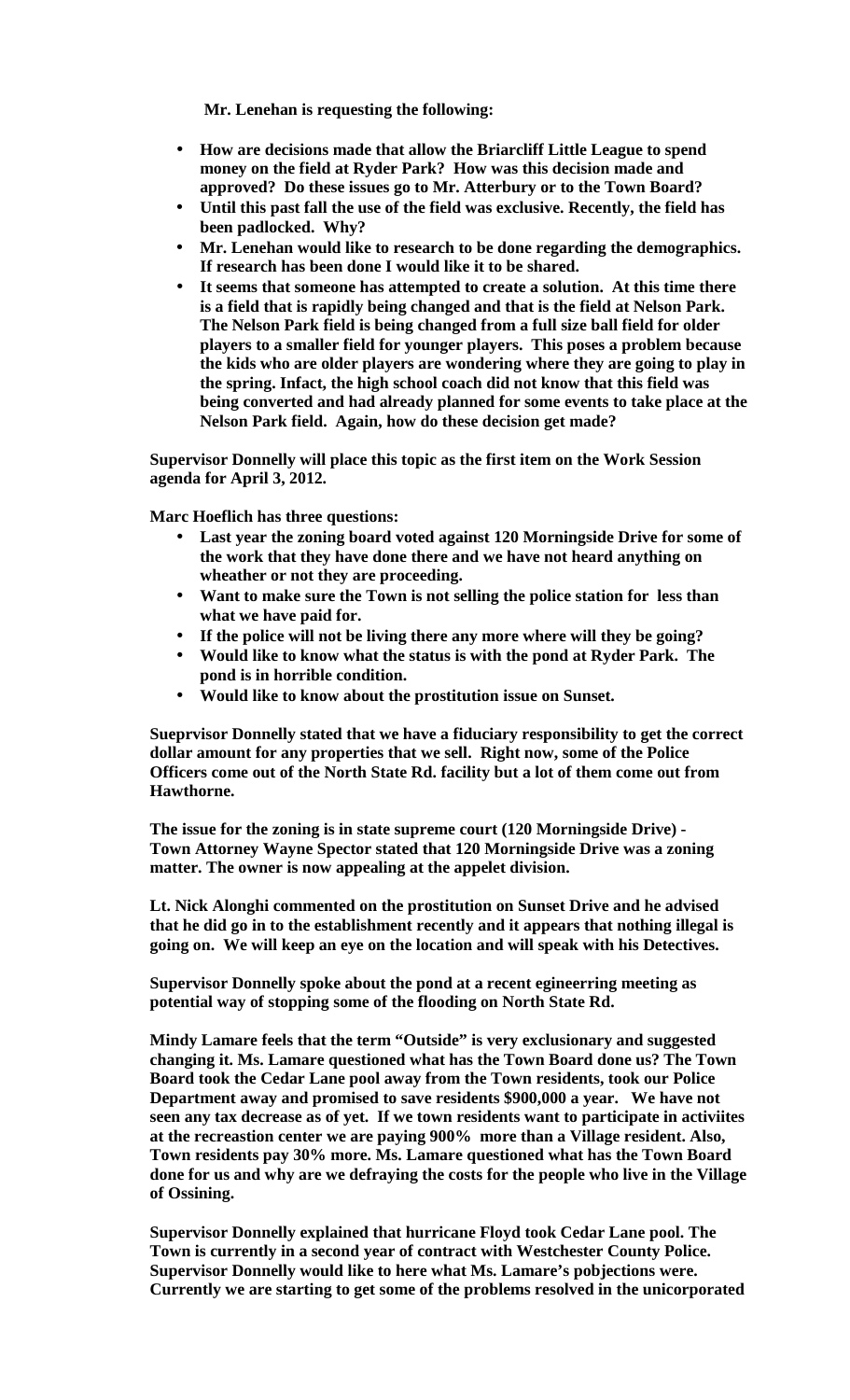**part of the town such as infrastructure problems. The Town chose not to participate in the funding of the pool and that is why there is a difference in rate. Supervisor Donnelly stated that the taxes did not go up at all this year. The Town Board is focusing on different programs such as group homes. There are serious issues with road flooding, etc…**

**Andrew Lamare questioned if it's true that the Village and the Town have the same amount of group homes? Mr. Lamare suggested the Town forms a recreation committee made of people in the Town to help supervise the efforts that is done by recreation chairman.** 

**Supervisor Donnelly advised that that we do have Recreation Advisory Group that listens to all the different programs that are put forth at the Recreation. The Recreation Advisory Group consists of people who live in the Village, Town, and Village of Briarcliff.**

**Abby Bergman questioned the mailings that we received approximately two years ago pertaining to the two election districts. He has heard nothing since and was wondering what the status was.**

**Supervisor Donnelly stated that he was refferring to election districts 17 and 20. Supervisor Donnelly stated that she has not heard anything further on this.** 

**Gerry Gershner indicated that a few comments have been made tonight regarding our real estate tax not being increased. He feels that the reason that the taxes did not increase because the budget may not be realistic. Mr. Gershenr gave some examples of questionable items in the Town Budget:**

- **Mortgage Recording tax-Revenue in 2011 was in the amount of \$345,000 and**  ¥. **the amount budgeted for 2012 is estimated to be \$620,000 and this indicates a lot of increase in houses sold.**
- **Sales Tax revenue- is up 50% from 2011. In 2011, the Town of Ossining received \$520,000 from Westchester County and 2012 we are budgeting \$800,000 in sales tax revenue.**
- **Town Building Department-according to the budget we pay \$150,000 in rent for the office at the Armory. He feel that this rental amount is high since there are only two rooms.**
- **There is a new line item in the budget-Traffic Violations Bureru. 2012**   $\overline{a}$ **expense of \$173,000. Is there an offsetting revenue?**
- **The Town has numerous IMA's with the Village of Ossining such as for Finance and IT, etc…The total of IMA's are three quarters of a million that is paid to the Village of Ossining. We could hire people to do these functions for the Town for a lot less money.**
- **School Resources Officer in the Police Department Contract. The Police officer that is assigned to AMD is paid by the Town Of Ossining and only 10 to 15% of the students who attend the middle school live in the unicorpoated town. The Village of Ossining/Briarcliff/New Castle residents do not pay for this officer. Mr. Gershner feels that the school should fund this police officer.**
- **Police Building, North State Road. Mr. Gershner is happy that the building**   $\mathbf{r}$ **is up for sale. Who is paying for the water bill, exterminator bill, copier bill, phone bill and maintenance bill?**

**Budget Officer, Madeline Zachacz invited Mr. Gershner to the Supervisor's office to review the 2011 budget since he had specific revenue questions.**

**Supervisor Donnelly stated that there are some high revenues in 2012 budget. We are currently working on the budget to revise it. Supervisor Donnelly confirmed that the Police Station is on the market and we are in negotioations with the County Police regarding who should pay for the bills that come out of the Police station. Supervisor Donnelly will be meeting with the school board to discuss the resource officer.**